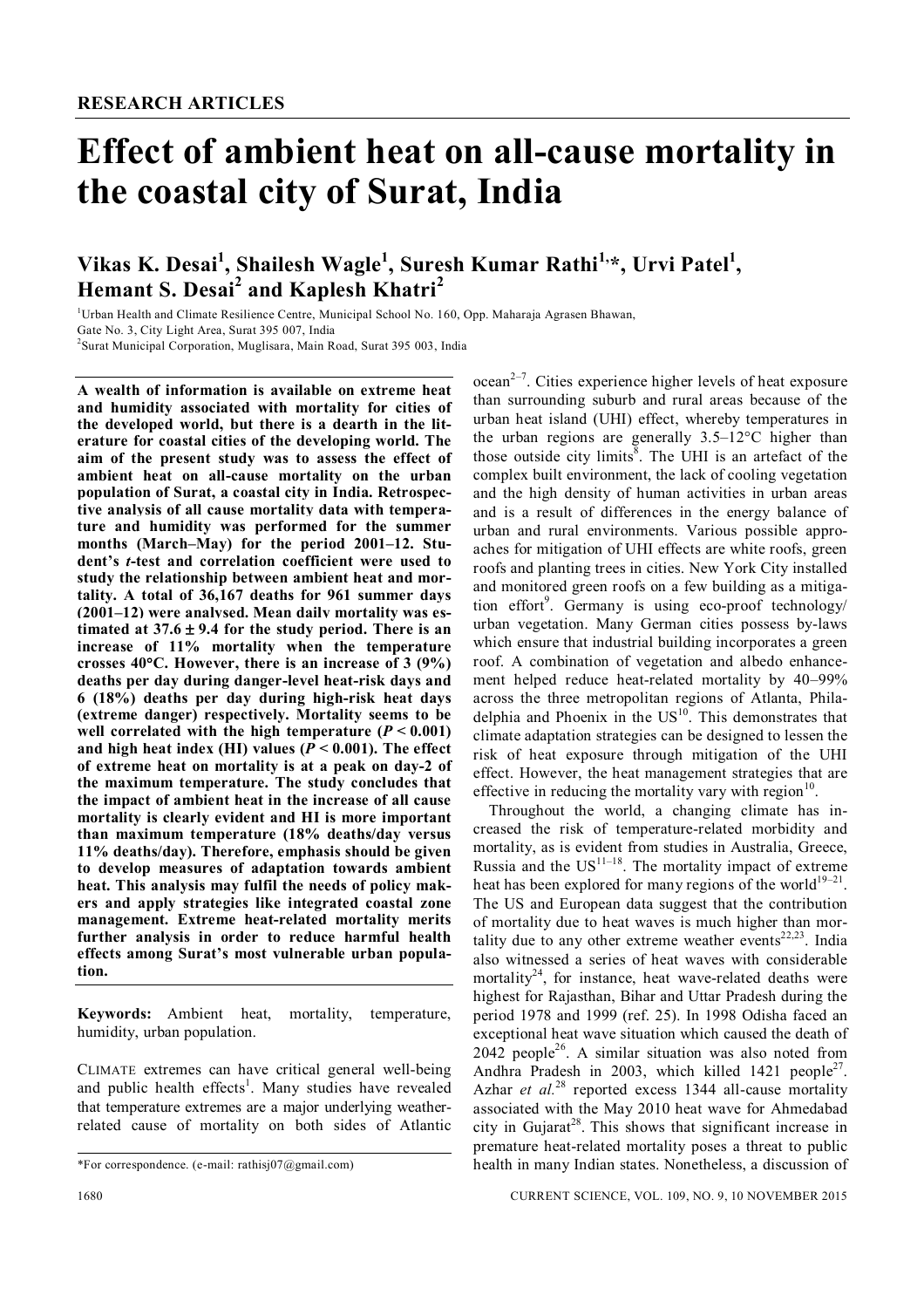the mortality and health effects of extreme heat is missing from India's National Action Plan on Climate Change  $(NAPCC)^{29}$ .

India Meteorological Department (IMD) has defined heat wave as when either there is an excess of  $5^{\circ}$ C over a normal daily historical maximum temperature (30 year average) of less than  $40^{\circ}$ C; or an excess of  $4^{\circ}$ C over a normal historical maximum temperature of more than  $40^{\circ}$ C. However, the heat wave is acknowledged when the actual maximum temperature is above  $45^{\circ}$ C without considering the normal historical maximum temperature<sup>28-30</sup>. But the criteria to determine heat-related deaths are not widely accepted and thus the true magnitude of heatrelated mortality may be unknown<sup>31,32</sup>. More so, there are relatively scant data available for India, especially coastal cities, as extreme heat has not been recognized as a significant public health problem for these cities. The atmospheric flow around a coastal city is complicated by UHI effects and sea breeze which in turn influence air pollution and human health $33$ . Coupled with this, coastal cities behave differently from a climate change perspective $34,35$  and Surat is one of them. Socio-economic impacts of the extreme weather events (heat waves, floods) may impose a wide array of stressors on urban areas, especially slums, because of massive growth of population and migration (55% of Surat's population is migrants)<sup>36</sup> towards Surat city. Migrant labourers from other parts of Gujarat, Maharashtra and eastern India, have settled down mainly along the major transportation corridors, river and creek banks, and in the vicinity of industrial areas in Surat. This has led to the formation of informal settlements characterized by high population density and associated public health risks. These densely populated areas are similar to slums, with no or substandard basic facilities like drinking water, roads, light, sanitation, etc. and are highly prone to disaster. The working conditions of slum-dwellers frequently require them to stay outdoors for prolonged time periods, thereby exposing them to temperature extremes. Hence the migrant population is more vulnerable in general<sup>37,38</sup>.

Apart from huge incoming migrants, population growth and pressure on resources have forced the city limits to expand rapidly from 8.18 to 326.515 sq. km. Although there is no universally accepted definition, heat and cold waves are understood to be extended periods of extreme temperature<sup>39</sup>. In Surat, relative humidity is high in the air throughout the year; so only temperature values will not provide the perfect scenario of how hot it feels in summer. Coupled with this, the combination of high temperature and high humidity may cause an extreme weather event for a coastal city like Surat. However, the IMD definition for heat waves does not consider humidity. According to World Bank Sustainable Development Network $40$ , Surat is also one of the world's most climate change-affected cities, as there is a history of floods every 4 years and maximum summer temperature increa-

sed to  $1.6^{\circ}$ C from 2011 to 2014. There were 37 heatwave days with maximum temperature  $\geq 40^{\circ}$ C from 2010 to 2014 (summer days). However, studies assessing the mortality risks of temperature extremes in Surat city are largely absent.

This article reports the association of daily maximum temperature, relative humidity and heat index (HI) on allcause mortality for summer (March–May) from 2001 to 2012 for the urban population of Surat city.

# **Materials and method**

#### *Study area*

Surat is India's ninth most populated city having a population of 4.5 million with 82.91% literacy rate and lies between  $21^{\circ}10'$ N lat. and  $72^{\circ}50'$ E long<sup>41</sup>. It is the commercial capital of Gujarat and rests on the bank of the Tapi River, which flows into the Arabian Sea $42$ . The city has a diverse demographic profile and has witnessed exponential urbanization rates over the past several decades. According to the report on Surat City Resilience Strat $egy<sup>43</sup>$ , from its current 4.5 million population, Surat is projected to grow to around 6.4 million by 2021 and 8.5 million by 2031.

The seasons of Surat city are broadly divided into summer, winter and monsoon, with fluctuations in temperature. Due to proximity to the sea, it is predominately humid and hot and represents the tropical savanna climate. Summer months are hot with mean humidity around  $60\%$  and temperatures ranging from  $37.78\textdegree C$  to  $44.44^{\circ}$ C.

#### *Study design*

Retrospective analysis of all-cause mortality data with temperature and humidity was done as part of a collaboration with Surat Municipal Corporation (SMC) to develop strategies for climate change adaptation for Surat.

#### *Definitions*

*Relative humidity:* This is defined as the ratio of the partial pressure of water vapour  $(H<sub>2</sub>O)$  in the mixture to the saturated vapour pressure of water at a given temperature.

*Heat index:* HI (apparent temperature) is a measure of how hot it really feels when relative humidity is factored with the actual air temperature.

Apart from the Rothfusz equation<sup>44</sup>, the wet-bulb globe temperature (WBGT) index<sup>45</sup>, discomfort index<sup>45</sup> and environmental stress index  $(ESI)^{46}$  were considered for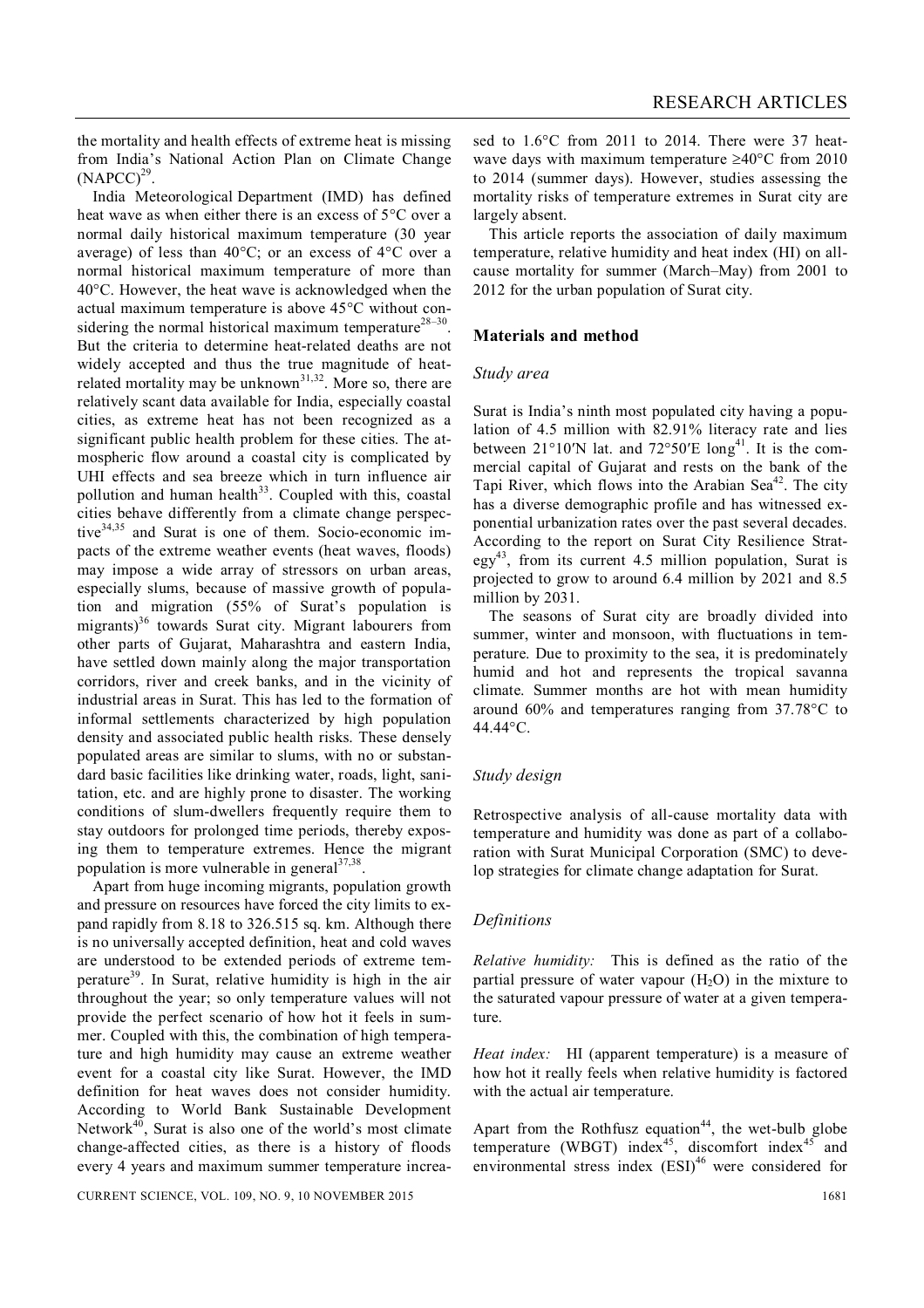## RESEARCH ARTICLES

measuring the heat stress, as these are in use since more than four decades. However, WBGT has inherent limitation of its applicability across a broad range of potential scenarios and environments because of cumbersome and impractical measuring of  $T_g$  (black globe temperature) and use of discomfort index is inappropriate where there are significant thermal radiations. ESI is appropriate for Surat climate, but it is composed of ambient temperature, relative humidity and solar radiation. Data on solar radiation are not available. Hence, based on the availability of information only on temperature and humidity, the Rothfusz equation for HI is more appropriate for the present analysis.

The Rothfusz equation for HI is used as it is applicable only when air temperature and humidity are higher than  $26^{\circ}$ C and 39% respectively. More so, this equation is also widely used for similar settings like Surat $47,48$ .

Heat index equation:

$$
HI = -42.379 + 2.04901523T + 10.14333127R
$$
  
- 0.22475541TR – 6.83783 × 10<sup>-3</sup>T<sup>2</sup>  
- 5.481717 × 10<sup>-2</sup>R<sup>2</sup> + 1.22874 × 10<sup>-3</sup>T<sup>2</sup>R  
+ 8.5282 × 10<sup>-4</sup>TR<sup>2</sup> – 1.99 × 10<sup>-6</sup>T<sup>2</sup>R<sup>2</sup>,

where *T* is the ambient dry bulb temperature  $({}^{\circ}C)$ , and *R* the relative humidity  $(\% )$ .

The HI value per day was computed from per day maximum temperature and mean humidity data. The various categories of HI have been summarized as follows<sup>49</sup>: extreme danger  $-$  >130°F or >54°C; danger – 105–130°F or 41–54°C; extreme caution – 90–105°F or 32–41 °C, and caution – 80–90 °F or 27–32 °C.

*Heat wave:* A heat wave is a prolonged period of excessive heat most often under humid conditions and may cause heat stroke or even death in summer<sup>49</sup>. In this analysis, a hot day or heat wave is taken as maximum temperature above 40°C.

# *Data collection and analysis*

The data on temperature and humidity were collected online from Tutiempo Network,  $S.L<sup>50</sup>$  for the summer months of 2001–12. The values were collected for daily mean, maximum and minimum temperature  $(^{\circ}C)$ and daily mean humidity  $(\%)$  for Surat city. The mortality data of the city were obtained from the Birth and Death Registration Department of SMC for the period from 2001 to 2012. Before data analysis, non-resident Surat city deaths were excluded from the data set through sorting the place of residence (town/village).

Data were processed in Microsoft Excel and analysed using SPPS version (16.0). Descriptive and bivariate analysis was conducted. Quantitative variables were

summarized using mean and standard deviation. Student's *t*-test was used for testing the significance of differences between the mean death values at maximum temperature of <40 $^{\circ}$ C and  $\geq 40$  $^{\circ}$ C and caution heat-risk days versus danger and extreme danger heat-risk days. Pearson's correlation coefficient was used to study the relationship between ambient heat and mortality. Significance was set at  $P < 0.05$ . We also used unconstrained distributed lag model to identify the extent to which heatrelated excesses were followed by deficits (mortality displacement).

Days with missing data for temperature and/or humidity were excluded from the analysis.

### **Results**

A total of 36,167 deaths for 961 summer days (2001– 2012) were analysed with relation to temperature and relative humidity.

Table 1 shows that the yearly mean maximum temperature during summer ranges from  $34.64 \pm 2.50^{\circ}$ C in 2008 to  $36.67 \pm 3.16$ °C in 2010. Highest recorded value of relative humidity (80–81%) is almost similar across the study period. The yearly mean HI is lowest in 2008  $(45.61 \pm 4.88$ °C) and highest in 2010 (52.75 ± 7.61°C). The year 2010 was warmer in terms of high temperature with the maximum temperature of  $\geq 40^{\circ}$ C for 22 days compared to rest of the study period (as shown in Table 1).

Table 2 shows that the mean daily all-cause mortality has been estimated at  $37.6 \pm 9.4$  for the study period. The minimum and maximum mean daily mortality is  $26.62 \pm$ 5.52 and  $46.38 \pm 8.03$  for 2002 and 2010 respectively.

The mean number of deaths per day at daily maximum temperature of less than  $35^{\circ}$ C is 36.7, which increased to 41.7 at daily maximum temperature of  $40^{\circ}$ C and above. This shows that four (11%) deaths per day increases at the temperature of  $40^{\circ}$ C and above. There is an inverse relationship between mean mortality and relative humidity, but there is a direct relationship between mortality and HI. The mean number of deaths per day for less risky or caution days (HI =  $27-31$ °C) is 34, which increases to 37 at HI of 41–54C (danger days), and 40 at HI of above  $54^{\circ}$ C (extreme danger/most risky days). This shows that 3 (9%) deaths per day increases during danger days and 6 (18%) deaths per day increases during extreme danger days (Table 3).

Table 4 indicates that the mean daily mortality shows a significant association with daily maximum temperature  $(P < 0.001)$  and HI or discomfort index from caution to danger risk days (*P* < 0.001). Pearson's correlation coefficient for 2010 shows increase in all-cause mortality with a lag of two days  $(r = 0.443)$ , but after two days it becomes weak. This shows that the lag effect of extreme heat on mortality is at a peak on day-2 of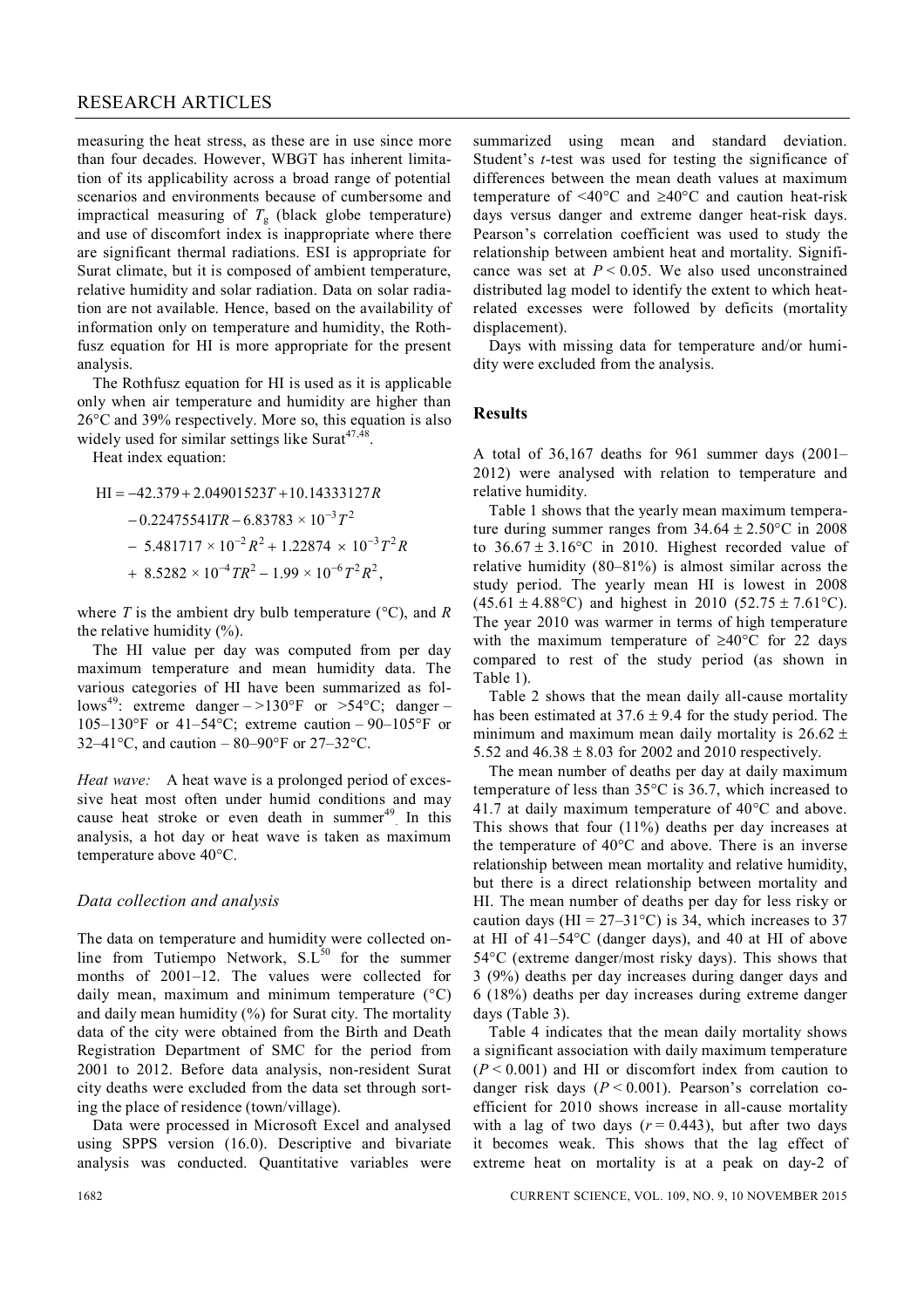|      | Table 1. Year-wise statistics of mean maximum temperature, humidity, heat index (HI) and days with maximum temperature $\geq 40^{\circ}$ C |                                                           |                                               |                                                           |                          |                                                  |                                              |  |
|------|--------------------------------------------------------------------------------------------------------------------------------------------|-----------------------------------------------------------|-----------------------------------------------|-----------------------------------------------------------|--------------------------|--------------------------------------------------|----------------------------------------------|--|
| Year | Maximum<br>temperature $(^{\circ}C)$<br>mean $\pm$ SD                                                                                      | Highest recorded<br>value of<br>temperature $(^{\circ}C)$ | Relative<br>humidity $(\% )$<br>mean $\pm$ SD | Highest recorded<br>value of relative<br>humidity $(\% )$ | HI (°C)<br>mean $\pm$ SD | Highest recorded<br>value of HI<br>$(^{\circ}C)$ | Maximum<br>temperature<br>$\geq$ 40°C (days) |  |
| 2001 | $35.00 \pm 2.60$                                                                                                                           | 40.7                                                      | $62.74 \pm 13.36$                             | 89                                                        | $47.46 \pm 6.16$         | 70                                               | 10                                           |  |
| 2002 | $35.53 \pm 3.18$                                                                                                                           | 44.4                                                      | $60.76 + 14.75$                               | 84                                                        | $48.40 \pm 8.59$         | 94                                               | 9                                            |  |
| 2003 | $35.95 \pm 2.64$                                                                                                                           | 43.2                                                      | $61.38 \pm 12.60$                             | 81                                                        | $49.95 \pm 7.67$         | 85                                               | $\overline{7}$                               |  |
| 2004 | $35.55 \pm 2.57$                                                                                                                           | 41.4                                                      | $59.84 \pm 15.45$                             | 82                                                        | $49.34 \pm 6.32$         | 64                                               | 15                                           |  |
| 2005 | $34.92 \pm 2.48$                                                                                                                           | 41.2                                                      | $57.27 \pm 15.95$                             | 83                                                        | $47.29 \pm 7.03$         | 65                                               | 9                                            |  |
| 2006 | $34.70 \pm 2.39$                                                                                                                           | 40.8                                                      | $61.71 \pm 13.20$                             | 80                                                        | $46.03 \pm 6.59$         | 72                                               | 4                                            |  |
| 2007 | $35.64 \pm 2.63$                                                                                                                           | 42.0                                                      | $65.07 \pm 12.75$                             | 79                                                        | $50.86 \pm 5.44$         | 66                                               | 9                                            |  |
| 2008 | $34.64 \pm 2.50$                                                                                                                           | 41.0                                                      | $63.61 \pm 13.39$                             | 82                                                        | $45.61 \pm 4.88$         | 60                                               | 3                                            |  |
| 2009 | $35.79 \pm 2.44$                                                                                                                           | 42.2                                                      | $57.17 \pm 15.47$                             | 79                                                        | $48.01 \pm 5.14$         | 65                                               | 13                                           |  |
| 2010 | $36.67 \pm 3.16$                                                                                                                           | 42.9                                                      | $61.73 \pm 14.09$                             | 80                                                        | $52.75 \pm 7.61$         | 75                                               | 22                                           |  |
| 2011 | $35.23 \pm 2.01$                                                                                                                           | 39.0                                                      | $62.62 \pm 13.20$                             | 79                                                        | $48.64 \pm 5.65$         | 64                                               | $\overline{2}$                               |  |
| 2012 | $35.38 \pm 2.62$                                                                                                                           | 40.6                                                      | $61.87 \pm 12.97$                             | 80                                                        | $48.40 \pm 6.75$         | 62                                               | 2                                            |  |

**Table 2.** Year-wise highest recorded temperature, deaths and summer days

| Year | Maximum<br>temperature $(^{\circ}C)$ | Total deaths | No. of days<br>$(summer)$ * | Mean deaths<br>per day |
|------|--------------------------------------|--------------|-----------------------------|------------------------|
| 2001 | 40.7                                 | 2437         | 85                          | $28.67 \pm 6.03$       |
| 2002 | 44.4                                 | 2076         | 78                          | $26.62 + 5.52$         |
| 2003 | 43.2                                 | 2619         | 85                          | $30.81 + 6.88$         |
| 2004 | 41.4                                 | 2583         | 77                          | $33.55 \pm 6.23$       |
| 2005 | 41.2                                 | 2546         | 73                          | $34.88 \pm 5.72$       |
| 2006 | 40.8                                 | 3221         | 87                          | $37.02 + 6.27$         |
| 2007 | 42.0                                 | 2177         | 56                          | $38.88 \pm 7.17$       |
| 2008 | 41.0                                 | 3689         | 90                          | $40.99 \pm 7.35$       |
| 2009 | 42.2                                 | 3161         | 77                          | $41.05 + 6.44$         |
| 2010 | 42.9                                 | 3896         | 84                          | $46.38 \pm 8.03$       |
| 2011 | 39.0                                 | 3822         | 83                          | $46.05 + 7.16$         |
| 2012 | 40.6                                 | 3940         | 86                          | $45.81 \pm 7.09$       |
|      | Total                                | 36,167       | 961                         | $37.63 \pm 9.40$       |

\*Data on temperature were missing for 44 days and data on humidity were missing for 99 days. Hence these days were excluded from the analysis because Rothfusz equation for HI is applicable only when air temperature and humidity are higher than  $26^{\circ}$ C and  $39\%$  respectively.

**Table 3.** Mortality with temperature and humidity

| Factor                                | No. of deaths | No. of days    | Mean no. of<br>deaths per day |
|---------------------------------------|---------------|----------------|-------------------------------|
| Maximum temperature $(^{\circ}C)$     |               |                |                               |
| $<$ 35                                | 17,527        | 478            | 36.7                          |
| $35 - 40$                             | 15,721        | 413            | 38.1                          |
| $40 - 45$                             | 2919          | 70             | 41.7                          |
| Relative humidity (%)                 |               |                |                               |
| $40 - 49$                             | 5130          | 130            | 39.4                          |
| $50 - 59$                             | 7880          | 203            | 38.8                          |
| $60 - 69$                             | 7532          | 206            | 36.5                          |
| $70 - 79$                             | 14,926        | 403            | 37.0                          |
| $80 - 90$                             | 699           | 19             | 36.7                          |
| Heat index (category in $^{\circ}$ C) |               |                |                               |
| Caution $(27-31)$                     | 68            | $\mathfrak{D}$ | 34.0                          |
| Extreme caution $(32-40)$             | 3427          | 96             | 35.6                          |
| Danger $(41-54)$                      | 25,098        | 674            | 37.2                          |
| Extreme danger $($ >54)               | 7574          | 189            | 40.1                          |
| Total                                 | 36,167        | 961            |                               |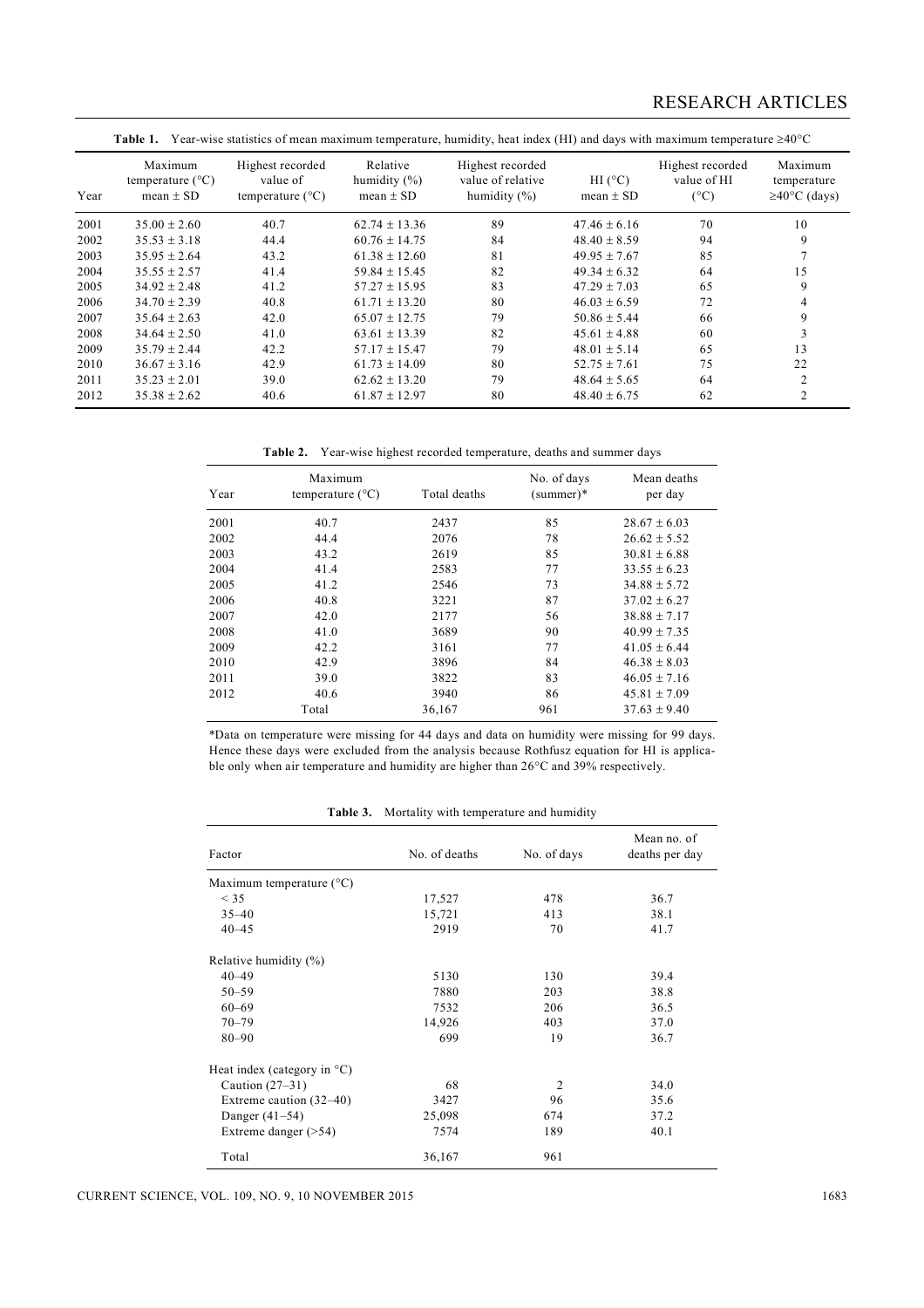| <b>rable 4.</b> Association of maximum temperature and fill with summer mortantly |              |                |        |            |  |  |
|-----------------------------------------------------------------------------------|--------------|----------------|--------|------------|--|--|
| Factor                                                                            | Total deaths | Mean deaths    | t-test | $P$ -value |  |  |
| Maximum temperature $(^{\circ}C)$                                                 |              |                |        |            |  |  |
| $<$ 40                                                                            | 33,192       | $39.6 \pm 9.2$ | 24.89  | < 0.001    |  |  |
| $\geq 40$                                                                         | 2.975        | $44.2 + 9.7$   |        |            |  |  |
| HI (type of day)                                                                  |              |                |        |            |  |  |
| Caution days $(27-40^{\circ}C)$                                                   | 3,495        | 37.7920        | 15.64  | < 0.001    |  |  |
| Danger days $(>41^{\circ}C)$                                                      | 32,672       | 40.2171        |        |            |  |  |

**Table 4.** Association of maximum temperature and HI with summer mortality

|  | <b>Table 5.</b> Lag time correlation between temperature and humidity with all-cause mortality counts, 2010 |
|--|-------------------------------------------------------------------------------------------------------------|
|  |                                                                                                             |

| Pearson correlation coefficient   | No lag     | One day lag | Two days lag | Three days lag | Four days lag |
|-----------------------------------|------------|-------------|--------------|----------------|---------------|
| Maximum temperature $(^{\circ}C)$ | $0.282*$   | $0.351*$    | $0.443**$    | $0.261*$       | $0.173*$      |
| Minimum temperature $(^{\circ}C)$ | $0.137***$ | $0.125***$  | $0.102$ ***  | $0.131***$     | $0.113***$    |
| Humidity $(\% )$                  | $-0.094*$  | $-0.258*$   | $-0.296*$    | $-0.093*$      | $-0.002*$     |

 $*P < 0.05$ ;  $**P < 0.01$ ;  $***$ Non-significant.

the maximum temperature, but decreases thereafter (Table 5).

# **Discussion**

High temperature, especially along with humidity is a matter of concern in the context of Surat climatology as with most other coastal cities. We studied the association of mortality with maximum temperature and humidity and found that both temperature and heat index are important factors affecting all-cause mortality for Surat city. Although similar heat-mortality studies have been conducted in American, Chinese and European cities, to the best of our knowledge, there have been no studies on the urban population of Surat city (one of the 20 most climate change-affected cities in the world) $51$ .

There is significant increase in mortality risk in the population with increase in maximum temperature, that confirms previous results obtained in other places $52-54$ . Heat and moisture content play a significant role in elevated heat index factor, which can lead to discomfort and health threat for the urban population of Surat city. The high heat index values seem to be well correlated with the all-cause mortality, characterized by the combination of very high temperatures  $(>36^{\circ}C)$  and relative humidity (60–70%) and consistent with the study by Monteiro *et al.*<sup>35</sup>. HI is more important than maximum temperature as evident from our analysis by increase of 18% deaths/day versus 11% deaths/day. Hence, there is a need for the inclusion of humidity measures while calculating health/ mortality impacts of heat waves.

The present analysis reveals that humidity is almost higher than  $60\%$  throughout the study period and temperature above  $40^{\circ}$ C (HI is more than  $54^{\circ}$ C) for 105 out of 961 summer days. This is known as extreme danger/high-risk period and is critical for increased mortality due to extreme heat events. Apart from excess mortality,

it can also affect (a) work performance of the population that in turn may have an impact on the economy of Surat (city with high industrial production), and (b) health and may lead to dangerous heat disorders like muscles cramps. Hence, Surat needs to plan and implement interventions to such adverse climatic heat affects.

Some limitations of the present analysis need to be acknowledged.

(1) The mortality data are from Birth and Death Registration Department of SMC, which relies on sentinel centre and Integrated Disease Surveillance Project (IDSP) data (the disease surveillance system in India). In some sentinel units, few causes of death, though not the deaths themselves, may not be accurately reported if these are considered sensitive and deaths among the homeless are unlikely to have been registered, potentially resulting in an underestimation of the mortality risk. However, we argue that these concerns will not affect our findings, as the number of the such sensitive deaths and deaths among the homeless may be small.

(2) The present analysis is based on the secondary data which are less likely meant for research purpose. Hence, we were not able to stratify the deaths by sociodemographics status. However, we believe that data disaggregated on socio-demographic variables would have provided useful insights on vulnerability.

(3) Due to unavailability of data on age or cause of death, all-cause mortality was assessed as done previ- $\text{ously}^{28,55}$ . We believe that a short-term variation in temperature is less likely to be correlated with other causes of death like accidents.

(4) We were not able to conduct a cause-specific analysis and isolate the heat-related deaths because of lack of data on cause-specific deaths. Hence, the outcome is all-cause mortality, and our estimate may be an overestimate or underestimate of the true effect of the heat and humidity on mortality.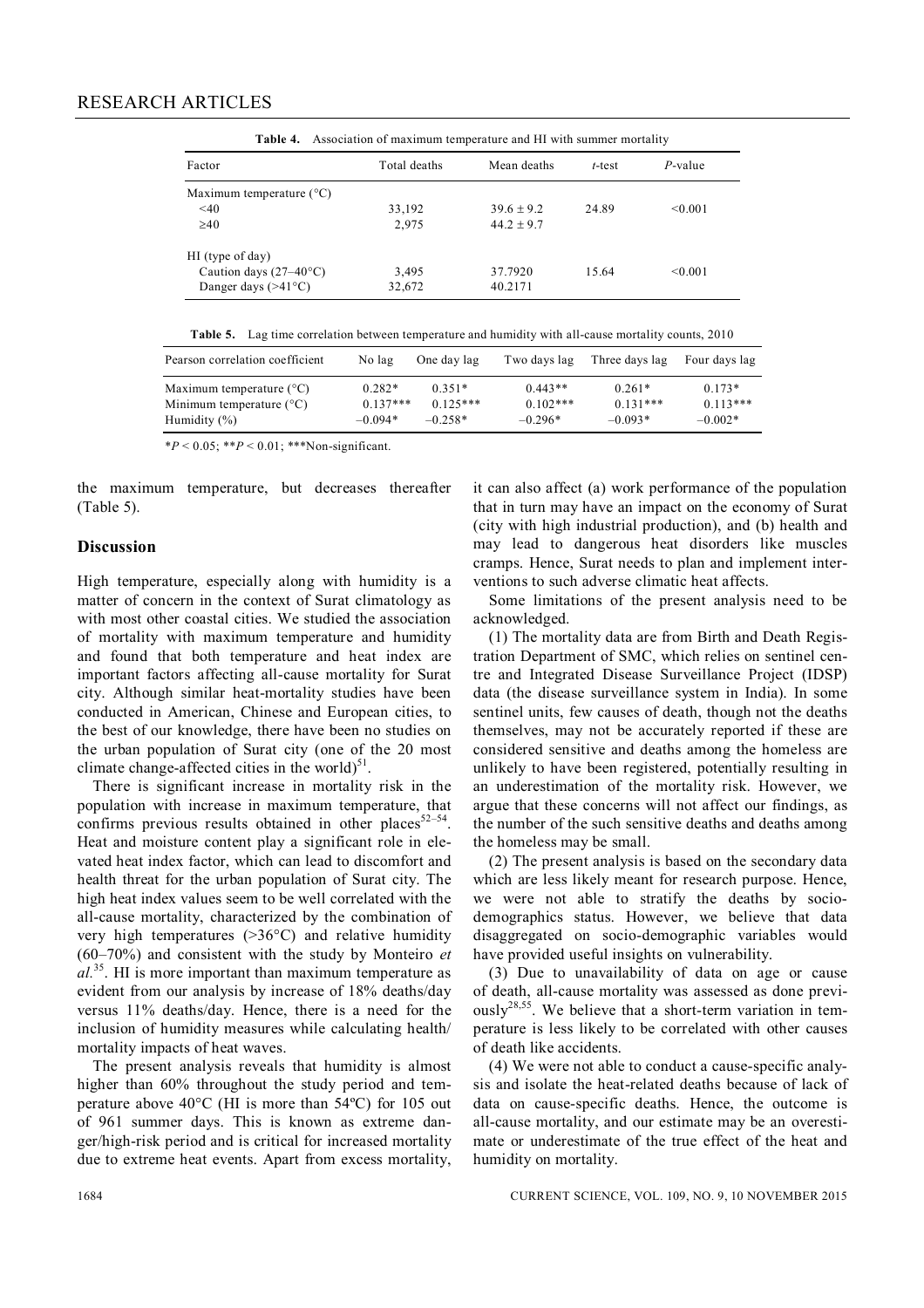(5) Correlation analysis was conducted only for the year 2010 (warmest year for Surat during entire study period).

#### **Conclusions**

A total of 36,167 deaths for 961 summer days (2001– 2012) were analysed. Mean daily all-cause mortality was estimated at  $37.6 \pm 9.4$  for the study period. There is an increase of 11% all-cause mortality when temperature crossed 40C. There is a direct relationship between mortality and HI. There is an increase of 3 (9%) deaths per day during danger days and 6 (18%) deaths per day during extreme danger days respectively.

Mean daily mortality shows a significant association with daily maximum temperature and HI. The effect of extreme heat on mortality is at a peak on day-2 of the maximum temperature. Given the trends associated with climate change, dangerous periods of extreme heat are likely to occur more frequently, suggesting the need for measures to reduce population vulnerability. Our analysis may fulfil the needs of policy makers and apply strategies like integrated coastal zone management. Extreme heatrelated mortality merits further analysis in order to reduce harmful health effects among Surat's most vulnerable population.

#### **Recommendations**

(1) We suggest that IMD definitions may be re-looked and tweaked, especially for coastal cities in view of high humidity, and recent climate change. Humidity values should be considered while calculating mortality due to heat waves.

(2) We also recommend that short- and medium-range temperature forecasts and observed population health effects could be used to generate early warnings of extreme heat which might condense the number of heatrelated mortalities. Early warning systems also needed for Surat specific heat and health action plan and response capacity for health professionals and staff of Surat Municipal Corporation.

(3) Further evaluation of a lagged effect of extreme heat on mortality through time-series analysis is required.

(4) Mobile applications need to be designed for creating public awareness through messages (SMS) about the harmful effects of the extreme heat.

(5) Public–private partnership and inter-convergence between all stakeholders need to be developed and nurtured to facilitate interdisciplinary work and effective implementation of the required interventions as evident by this collaboration with SMC.

- 2. Bell, M. L. *et al.*, Vulnerability to heat-related mortality in Latin America: a case-crossover study in Sao Paulo, Brazil, Santiago, Chile and Mexico City, Mexico. *Int. J. Epidemiol*., 2008, **37**, 796– 804.
- 3. Basu, R., High ambient temperature and mortality: a review of epidemiologic studies from 2001 to 2008. *Environ. Health*, 2009, **8**, 40.
- 4. Fowler, D. R. *et al.*, Heat-related deaths after an extreme heat event–four states, 2012, and United States, 1999–2009. Morbidity and Mortality Weekly Report, 2013, vol. 62(22), pp. 433–436.
- 5. De, U., Dube, R. and Rao, G. P., Extreme weather events over India in the last 100 years. *J. Indian Geophys. Union*, 2005, **9**, 173–187.
- 6. Baccini, M. *et al*., Heat effects on mortality in 15 European cities. *Epidemiology*, 2008, **19**(5), 711–719.
- 7. Basu, R. and Samet, J. M., Relation between elevated ambient temperature and mortality: a review of the epidemiologic evidence. *Epidemiol. Rev*., 2002, **24**(2), 190–202.
- 8. Wong, K., Paddon, A. and Jimenez, A., Review of world urban heat islands: many linked to increased mortality*. J. Energy Resour. Technol*., 2013, **135**(2), 135.
- 9. Gaffin, S. R., Khanbilvardi, R. and Rosenzweig, C., Development of a green roof environmental monitoring and meteorological network in New York City. *Sensors*, 2009, **9**, 2647–2660; doi: 10.3390/s90402647
- 10. Stone Jr, B. *et al*., Avoided heat-related mortality through climate adaptation strategies in three US cities. *PLoS ONE*, 2015, **9**(6), e100852; doi: 10.1371/journal.pone.0100852
- 11. Gasparrini, A. and Armstrong, B., The impact of heat waves on mortality. *Epidemiology*, 2011, **22**, 68–73.
- 12. Baccini, M. *et al.*, Impact of heat on mortality in 15 European cities: attributable deaths under different weather scenarios. *J. Epidemiol. Community Health*, 2009, **65**, 64–70.
- 13. Barnett, A. G., Hajat, S., Gasparrini, A. and Rocklöv, J., Cold and heat waves in the United States. *Environ. Res*., 2012, **112**, 218– 224.
- 14. Analitis, A. *et al.*, Effects of cold weather on mortality: results from 15 European Cities within the PHEWE Project. *Am. J. Epidemiol*., 2008, **168**, 1397–1408.
- 15. Founda, D. and Giannakopoulos, C., The exceptionally hot summer of 2007 in Athens, Greece – a typical summer in the future climate? *Glob. Planet. Change*, 2009, **67**, 227–236.
- 16. Karoly, D. J., The recent bushfires and extreme heat wave in southeast Australia. *Bull. Aust. Meterol. Oceanogr. Soc.*, 2009, **22**,  $10-13$ .
- 17. Barriopedro, D., Fischer, E. M., Luterbacher, J., Trigo, R. M. and Garcia-Herrera, R., The hot summer of 2010: redrawing the temperature record map of Europe. *Science*, 2011, **332**, 220–224.
- 18. NOAA, State of the climate: wildfires for August 2012, National Climatic Data Center (Asheville, NC), 2012; www.ncdc.noaa. gov/sotc/fire/2012/8
- 19. Anderson, G. B. and Bell, M. L., Heat waves in the United States: mortality risk during heat waves and effect modification by heat wave characteristics in 43 US communities. *Environ. Health Perspect*., 2011, **119**, 210–218.
- 20. Vandentorren, S. *et al.*, Mortality in 13 French cities during the August 2003 heat wave. *Am. J. Public Health*, 2004, **94**, 1518.
- 21. Knowlton, K. *et al.*, The 2006 California heat wave: impacts on hospitalizations and emergency department visits. *Environ. Health Perspect*., 2009, **117**, 61.
- 22. Knowlton, K. *et al.*, Projecting heat-related mortality impacts under a changing climate in the New York City Region. *Am. J. Public Health*, 2007, **97**(11), 2028–2034.
- 23. WMO 2004, WMO statement on the states of the global climate in 2003, WMO no. 966, World Meteorological Organization, Geneva, 2004.

<sup>1.</sup> Bush, K. F. *et al*., Impacts of climate change on public health in India: future research directions. *Environ. Health Perspect.*, 2011, **119**, 765.